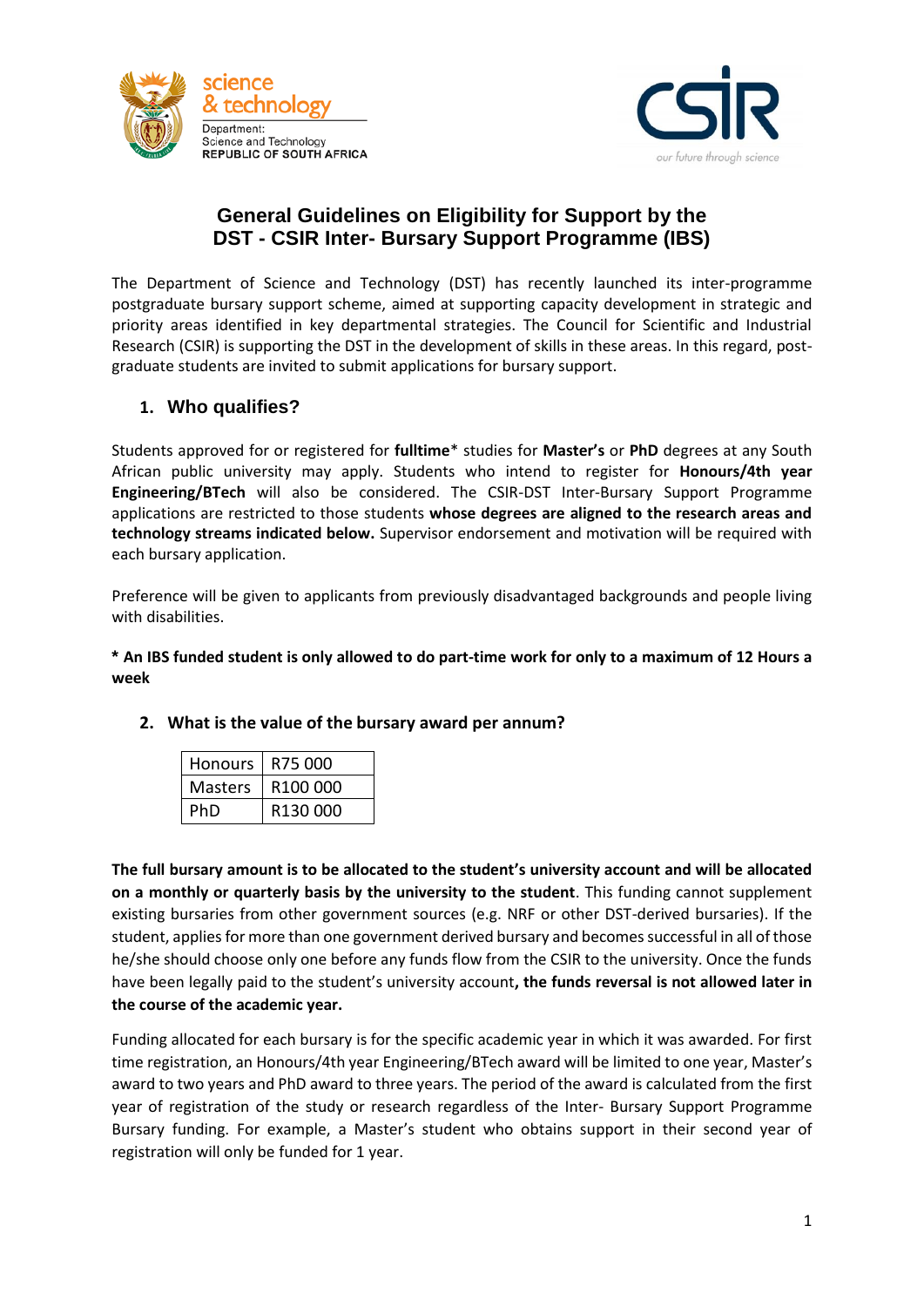## **3. Reporting Requirements**

Students are required to submit mid-year progress reports, which are to be signed by the supervisor. At the end of the academic year, students must submit an annual progress report (APR). An official template for the APR will be provided. The purpose is to ensure that stated objectives are met within the stipulated timeframes.

## **4. Feedback**

All successful applicants will be informed by email and are required to accept the allocated funds by signing an **Award Letter, Bursary Contract and submitting their proof of registration within the prescribed duration**. The funds will be processed by the CSIR and the student should follow up with the university's fees office after 2 weeks of submission.

### **5. Any work-back requirements?**

Students are not subject to any work-back agreement with the CSIR upon acceptance of the bursary.

# **6. Thematic Research Focus Areas**

Preference will be given to projects within the below mentioned areas. Other technology areas may also be considered.

Research areas of interest for bursary support are summarised below:

## **6.1 Aerospace**

Students proposing to do post graduate studies in areas relating to Aerospace, specifically within the Technology Streams prescribed from the Aerospace Sector Development Plan will be considered. Proposed projects must be directed towards one of the following technology streams:

- Aerostructures;
- Propulsion;
- Avionics;
- Sensors;
- Information Technology.

### **6.2 Composites**

Students proposing to do post graduate studies in areas relating to Composites (natural fibre or biocomposites) may focus on any area of composites that contributes towards the improvement of lightweight components in one of the following areas:

- Transportation (including but not limited to general aviation, automotive and rail);
- Structural Applications (including but not limited to building and construction);
- Marine Applications (including but not limited to boat building).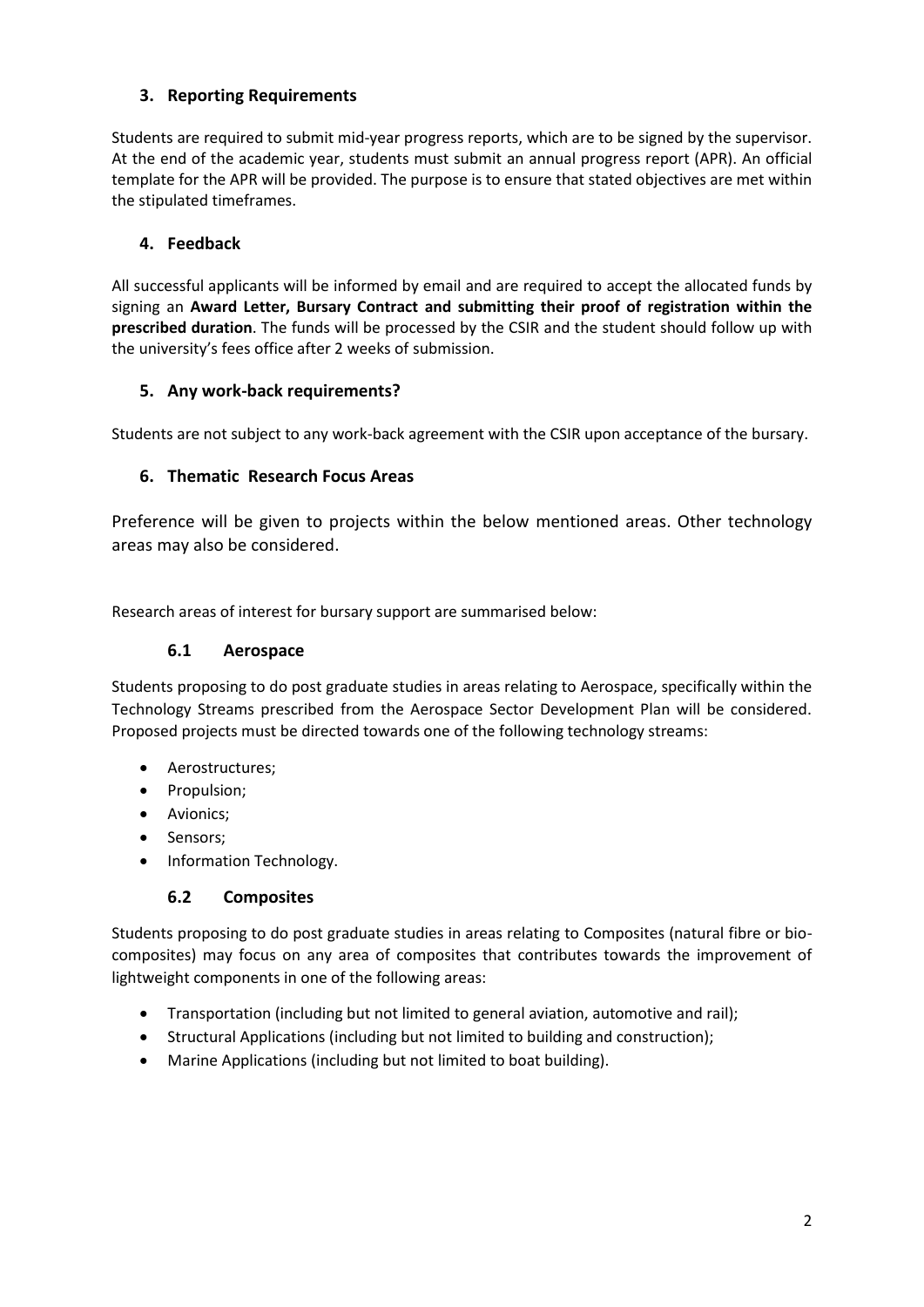## **6.3 Modelling and Digital Sciences**

Prospective physics, mathematics, computer science and engineering postgraduate students intending to pursue topics in the following streams of information security are considered:

- Biometrics (including but not limited to fingerprint, iris, facial and gait recognition)
- Token-based authentication (including but not limited to smart card systems)
- Cybersecurity
- Data science

#### **6.4 Microsystems Technology**

Students proposing to do post graduate studies in areas relating to microfluidics and micro electro mechanical systems (MEMS), broadly referred to as Microsystems Technology, may focus on any area which will contribute towards the improvement of one of the following streams:

- Microfluidics
- MEMS
- Printed functionality
- Sensors

It is critical that the chosen areas will be aligned with the ability to build a pipeline of expertise in the area of Microsystems.

### **6.5 Titanium (Manufacturing Elements)**

Students proposing to do post graduate studies in areas that are in support of the Titanium Centre of Competence (TiCoC), a program in support of a sustainable South African Titanium Industry that will contribute to future growth of the economy, will be considered. Preference will be given to projects that are aligned with research and development within the following streams:

- Primary (Ti) Metal Production
- Ti Powder Consolidation
- High Speed Additive Manufacturing
- Investment Casting
- Hi Performance Machining
- Friction Welding
- Sheet Forming

Cross-cutting aspects such as Physical Metallurgy and Characterisation, Design, Simulation and Modelling will also be considered.

**Please note that students that are already funded under TiCoC will not be considered for funding in this program.**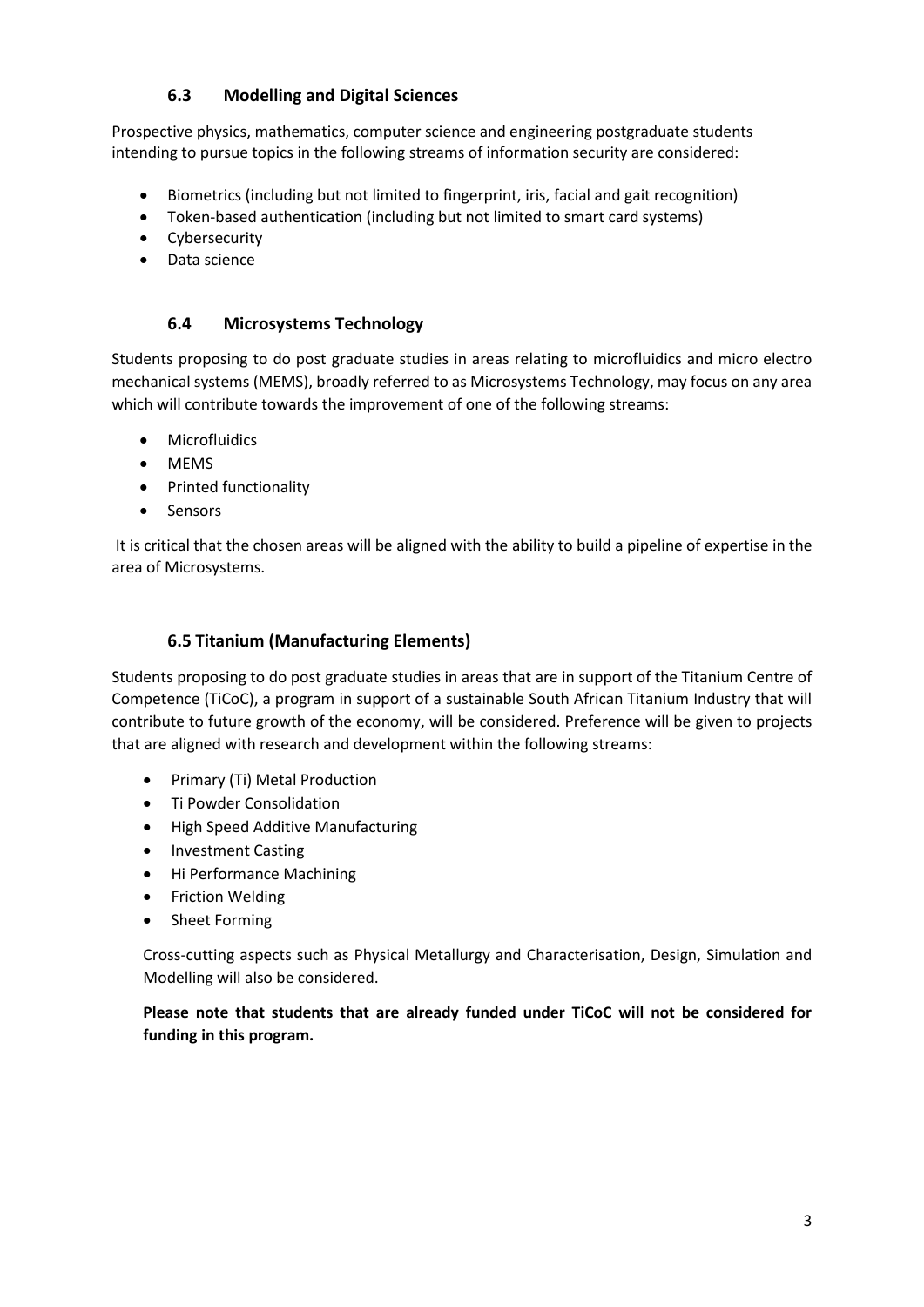#### **6.6 Photonics**

Students proposing to do post graduate studies in the following areas will be considered:

- Free-space and Fibre Optics
- Optical tweezing
- Biophotonics
- Quantum optics
- Laser research
- Quantum control with photonic systems
- Laser cooled atomic systems research
- Laser welding
- Free-space and fibre optical communication systems

### **6.7 Biotechnology**

- Biopharming
- Bioprocessing
- Biocatalysis

#### **6.8 Information and Communications Technology**

- Information Systems
- Computer Science
- Information Technology
- Electrical & Computer Engineering
- Electronic Engineering
- Information Systems Management
- **•** Statistics
- Data Science
- Mathematical Statistics
- Applied Mathematics
- **•** Epidemiology and Biostatistics

Honours/4th year Engineering/BTech level students should state clearly which thematic research focus area they are applying for, so that it is clear that they can form part of the future pipeline development. It will be an added advantage to show whether their final year project is aligned with the research focus area.

### **6.9 IKS (Indigenous Knowledge Systems)**

Students proposing to do post graduate studies in the following areas will be considered:

- Bioeconomy (African traditional medicine, food security, health, technology, nutraceuticals and cosmeceuticals)
- Climate Change (Environmental Management)
- Technology Innovations
- Energy (alternative and clean sources)
- Indigenous farming practices
- Engineering (Product and process development)
- Ethnobotany and Ethnopharmacology